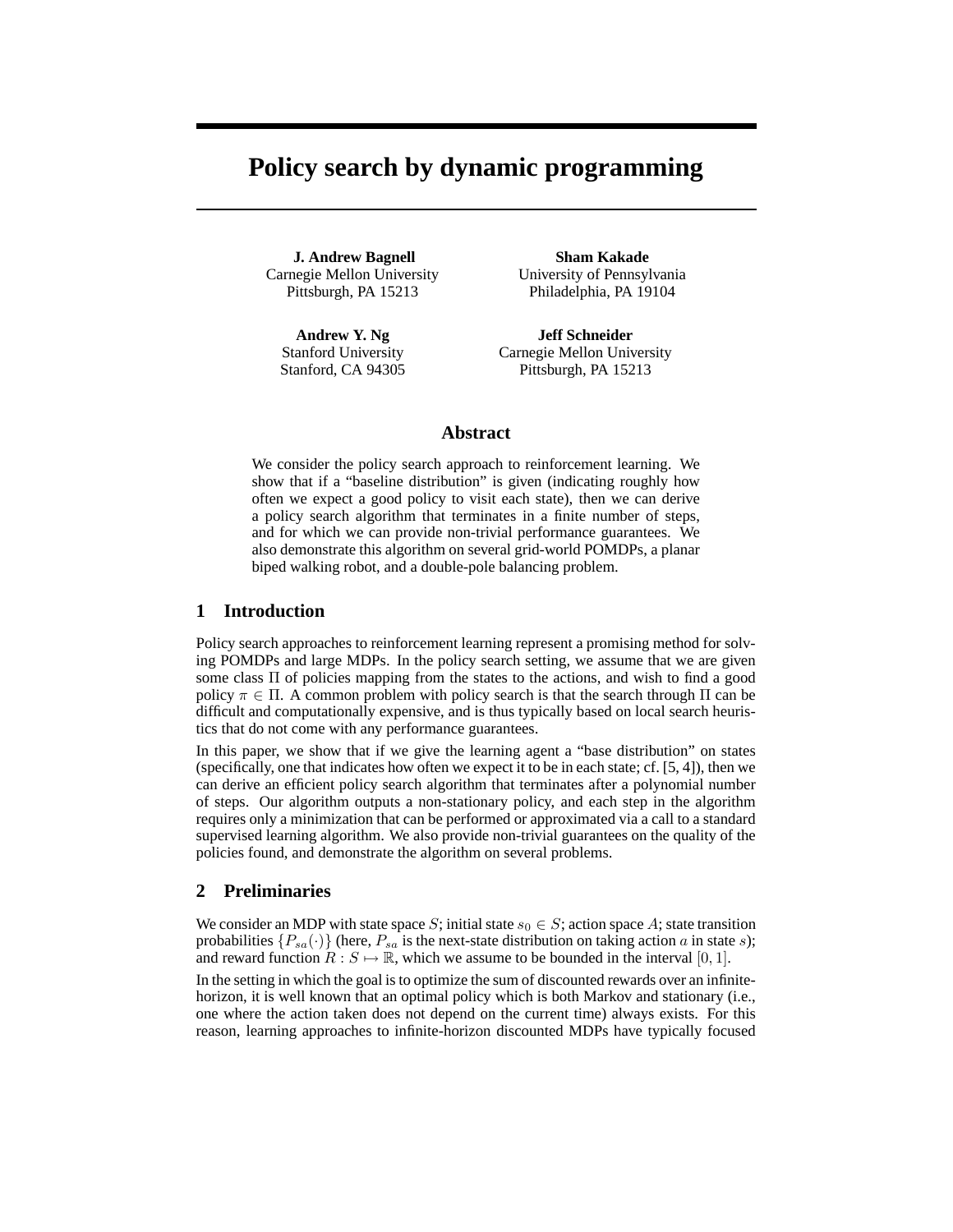on searching for stationary policies (e.g.,  $[8, 5, 9]$ ). In this work, we consider policy search in the space of non-starionary policies, and show how, with a base distribution, this allows us to derive an efficient algorithm.

We consider a setting in which the goal is to maximize the sum of undiscounted rewards over a T step horizon:  $\frac{1}{T}E[R(s_0) + R(s_1) + \ldots + R(s_{T-1})]$ . Clearly, by choosing  $T$  sufficiently large, a finite-horizon problem can also be used to approximate arbitrarily well an infinite-horizon discounted problem. (E.g., [6]) Given a *non-stationary* policy  $(\pi_t, \pi_{t+1}, \ldots, \pi_{T-1})$ , where each  $\pi_t : S \mapsto A$  is a (stationary) policy, we define the value  $V_{\pi_t,\dots,\pi_{T-1}}(s) \equiv \frac{1}{T} \mathbb{E}[R(s_t) + R(s_{t+1}) + \dots + R(s_{T-1}) | s_t = s; (\pi_t,\dots,\pi_{T-1})]$ 

as the expected (normalized) sum of rewards attained by starting at state s and the "clock" at time t, taking one action according to  $\pi_t$ , taking the next action according to  $\pi_{t+1}$ , and so on. Note that

$$
V_{\pi_t,\ldots,\pi_{T-1}}(s) \equiv \frac{1}{T}R(s) + \mathcal{E}_{s' \sim P_{s\pi_t(s)}}[V_{\pi_{t+1},\ldots,\pi_{T-1}}(s)],
$$

where the " $s' \sim P_{s\pi_t(s)}$ " subscript indicates that the expectation is with respect to s' drawn from the state transition distribution  $P_{s\pi_t(s)}$ .

In our policy search setting, we consider a restricted class of deterministic, stationary policies Π, where each  $\pi \in \Pi$  is a map  $\pi : S \mapsto A$ , and a corresponding class of *non-stationary* policies  $\Pi^T = \{(\pi_0, \pi_1, \dots, \pi_{T-1}) \mid \text{ for all } t, \pi_t \in \Pi\}$ . In the partially observed, POMDP setting, we may restrict Π to contain policies that depend only on the observable aspects of the state, in which case we obtain a class of memoryless/reactive policies. Our goal is to find a non-stationary policy  $(\pi_0, \pi_1, \ldots, \pi_{T-1}) \in \Pi^T$  which performs well under the performance measure  $V_{\pi_0, \pi_1, \dots, \pi_{T-1}}(s_0)$ , which we abbreviate as  $V_{\pi}(s_0)$  when there is no risk of confusion.

## **3 The Policy Search Algorithm**

Following [5, 4], we assume that we are given a sequence of base distributions  $\mu_0, \mu_1, \ldots, \mu_{T-1}$  over the states. Informally, we think of  $\mu_t$  as indicating to the algorithm approximately how often we think a good policy visits each state at time  $t$ .

Our algorithm (also given in [4]), which we call Policy Search by Dynamic Programming (PSDP) is in the spirit of the traditional dynamic programming approach to solving MDPs where values are "backed up." In PSDP, it is the policy which is backed up. The algorithm begins by finding  $\pi_{T-1}$ , then  $\pi_{T-2}$ ,... down to  $\pi_0$ . Each policy  $\pi_t$  is chosen from the stationary policy class Π. More formally, the algorithm is as follows:

**Algorithm 1 (PSDP)** *Given*  $T$ *,*  $\mu_t$ *<i>, and*  $\Pi$ *:* 

$$
for t = T - 1, T - 2, ..., 0
$$
  
Set  $\pi_t = \arg \max_{\pi' \in \Pi} E_{s \sim \mu_t} [V_{\pi', \pi_{t+1} \dots, \pi_{T-1}}(s)]$ 

In other words, we choose  $\pi_t$  from  $\Pi$  so as to maximize the expected sum of future rewards for executing actions according to the policy sequence  $(\pi_t, \pi_{t+1}, \ldots, \pi_{T-1})$  when starting from a random initial state s drawn from the baseline distribution  $\mu_t$ .

Since  $\mu_0, \ldots, \mu_{T-1}$  provides the distribution over the state space that the algorithm is optimizing with respect to, we might hope that if a good policy tends to visit the state space in a manner comparable to this base distribution, then PSDP will return a good policy. The following theorem formalizes this intuition. The theorem also allows for the situation where the maximization step in the algorithm (the  $\arg \max_{\pi' \in \Pi}$ ) can be done only approximately. We later give specific examples showing settings in which this maximization can (approximately or exactly) be done efficiently.

The following definitions will be useful. For a non-stationary policy  $\pi = (\pi_0, \dots, \pi_{T-1}),$ define the future state distribution

$$
\mu_{\pi,t}(s) = \Pr(s_t = s|s_0, \pi).
$$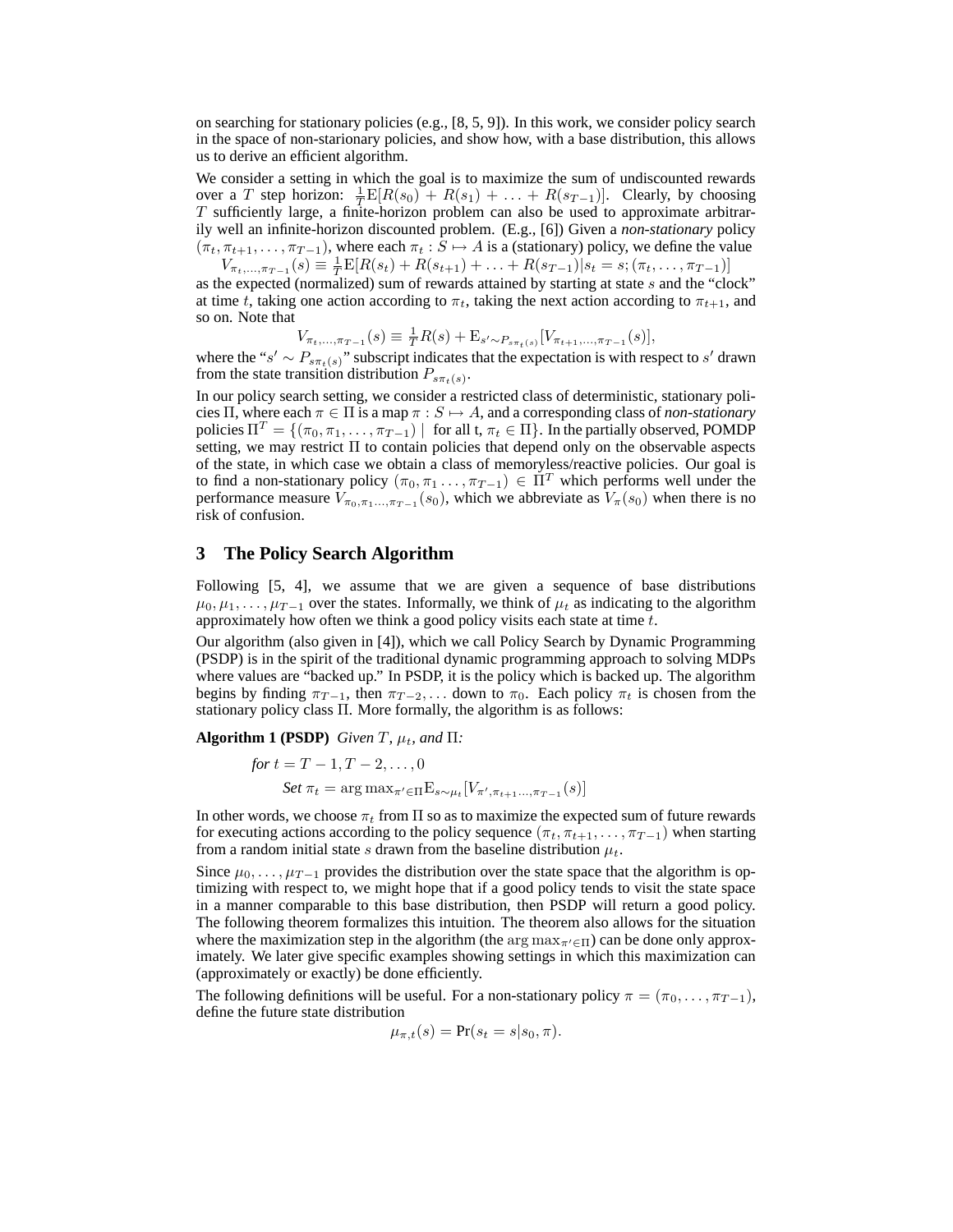I.e.  $\mu_{\pi,t}(s)$  is the probability that we will be in state s at time t if picking actions according to  $\pi$  and starting from state  $s_0$ . Also, given two T-step sequences of distributions over states  $\mu = (\mu_0, \ldots, \mu_t)$  and  $\mu' = (\mu'_0, \ldots, \mu'_t)$ , define the average **variational distance** between them to be<sup>1</sup>

$$
d_{\text{var}}(\mu, \mu') \equiv \frac{1}{T} \sum_{t=0}^{T-1} \sum_{s \in S} |\mu_t(s) - \mu'_t(s)|
$$

Hence, if  $\pi_{ref}$  is some policy, then  $d_{var}(\mu, \mu_{\pi_{ref}})$  represents how much the base distribution  $\mu$  differs from the future state distribution of the policy  $\pi_{\text{ref}}$ .

**Theorem 1 (Performance Guarantee)** *Let*  $\pi = (\pi_0, \ldots, \pi_{T-1})$  *be a non-stationary policy returned by an*  $\varepsilon$ -approximate version of PSDP in which, on each step, the policy  $\pi_t$ *found comes within* ε *of maximizing the value. I.e.,*

 $\mathbb{E}_{s \sim \mu_t} [V_{\pi_t, \pi_{t+1} \dots, \pi_{T-1}}(s)] \ge \max_{\pi' \in \Pi} \mathbb{E}_{s \sim \mu_t} [V_{\pi', \pi_{t+1} \dots, \pi_{T-1}}(s)] - \varepsilon.$  (1) *Then for all*  $\pi_{\text{ref}} \in \Pi^T$  *we have that* 

$$
V_{\pi}(s_0) \geq V_{\pi_{\text{ref}}}(s_0) - T\varepsilon - T d_{\text{var}}(\mu, \mu_{\pi_{\text{ref}}}).
$$

Proof. This proof may also be found in [4], but for the sake of completeness, we also provide it here. Let  $P_t(s) = Pr(s_t = s | s_0, \pi_{ref})$ ,  $\pi_{ref} = (\pi_{ref,0}, \dots, \pi_{ref, T-1}) \in \Pi^T$ , and  $\pi = (\pi_0, \ldots, \pi_{T-1})$  be the output of  $\varepsilon$ -PSDP. We have

$$
V_{\pi_{\text{ref}}} - V_{\pi} = \frac{1}{T} \sum_{t=0}^{T-1} \mathbf{E}_{s_t \sim P_t} [R(s_t)] - V_{\pi_0, \dots}(s)
$$
  
\n
$$
= \sum_{t=0}^{T-1} \mathbf{E}_{s_t \sim P_t} [\frac{1}{T} R(s_t) + V_{\pi_t, \dots}(s_t) - V_{\pi_t, \dots}(s_t)] - V_{\pi_0, \dots}(s)
$$
  
\n
$$
= \sum_{t=0}^{T-1} \mathbf{E}_{s_t \sim P_t, s_{t+1} \sim P_{s_t \pi_{\text{ref}}(s_t)} [\frac{1}{T} R(s_t) + V_{\pi_{t+1}, \dots}(s_{t+1}) - V_{\pi_t, \dots}(s_t)]
$$
  
\n
$$
= \sum_{t=0}^{T-1} \mathbf{E}_{s_t \sim P_t} [V_{\pi_{\text{ref}}(s_t, \pi_{t+1}, \dots, \pi_{T-1}}(s_t) - V_{\pi_t, \pi_{t+1}, \dots, \pi_{T-1}}(s_t)]
$$

It is well-known that for any function  $f$  bounded in absolute value by  $B$ , it holds true that  $|E_{s\sim \mu_1}[f(s)] - E_{s\sim \mu_2}[f(s)]| \leq B \sum_s |\mu_1(s) - \mu_2(s)|$ . Since the values are bounded in the interval [0, 1] and since  $P_t = \mu_{\pi_{ref},t}$ ,

$$
\sum_{t=0}^{T-1} \mathbf{E}_{s_t \sim P_t} [V_{\pi_{\text{ref},t},\pi_{t+1},\dots,\pi_{T-1}}(s_t) - V_{\pi_t, \pi_{t+1},\dots,\pi_{T-1}}(s_t)]
$$
\n
$$
\leq \sum_{t=0}^{T-1} \mathbf{E}_{s \sim \mu_t} [V_{\pi_{\text{ref},t},\pi_{t+1},\dots,\pi_{T-1}}(s) - V_{\pi_t, \pi_{t+1},\dots,\pi_{T-1}}(s)] - \sum_{t=0}^{T-1} |P_t(s) - \mu_t(s)|
$$
\n
$$
\leq \sum_{t=0}^{T-1} \max_{\pi' \in \Pi} \mathbf{E}_{s \sim \mu_t} [V_{\pi', \pi_{t+1},\dots,\pi_{T-1}}(s) - V_{\pi_t, \pi_{t+1},\dots,\pi_{T-1}}(s)] - T d_{\text{var}}(\mu_{\pi_{\text{ref}},\mu})
$$
\n
$$
\leq T\varepsilon + T d_{\text{var}}(\mu_{\pi_{\text{ref}},\mu})
$$

where we have used equation (1) and the fact that  $\pi_{ref} \in \Pi^T$ . The result now follows.  $\Box$ This theorem shows that PSDP returns a policy with performance that competes favorably against those policies  $\pi_{\text{ref}}$  in  $\Pi^T$  whose future state distributions are close to  $\mu$ . Hence, we expect our algorithm to provide a good policy if our prior knowledge allows us to choose a  $\mu$  that is close to a future state distribution for a good policy in  $\Pi^T$ .

It is also shown in [4] that the dependence on  $d_{var}$  is tight in the worst case. Furthermore, it is straightforward to show (cf. [6, 8]) that the  $\varepsilon$ -approximate PSDP can be implemented using a number of samples that is linear in the VC dimension of  $\Pi$ , polynomial in T and  $\frac{1}{\varepsilon}$ , but otherwise independent of the size of the state space. (See [4] for details.)

## **4 Instantiations**

In this section, we provide detailed examples showing how PSDP may be applied to specific classes of policies, where we can demonstrate *computational* efficiency.

<sup>&</sup>lt;sup>1</sup>If S is continuous and  $\mu_t$  and  $\mu'_t$  are densities, the inner summation is replaced by an integral.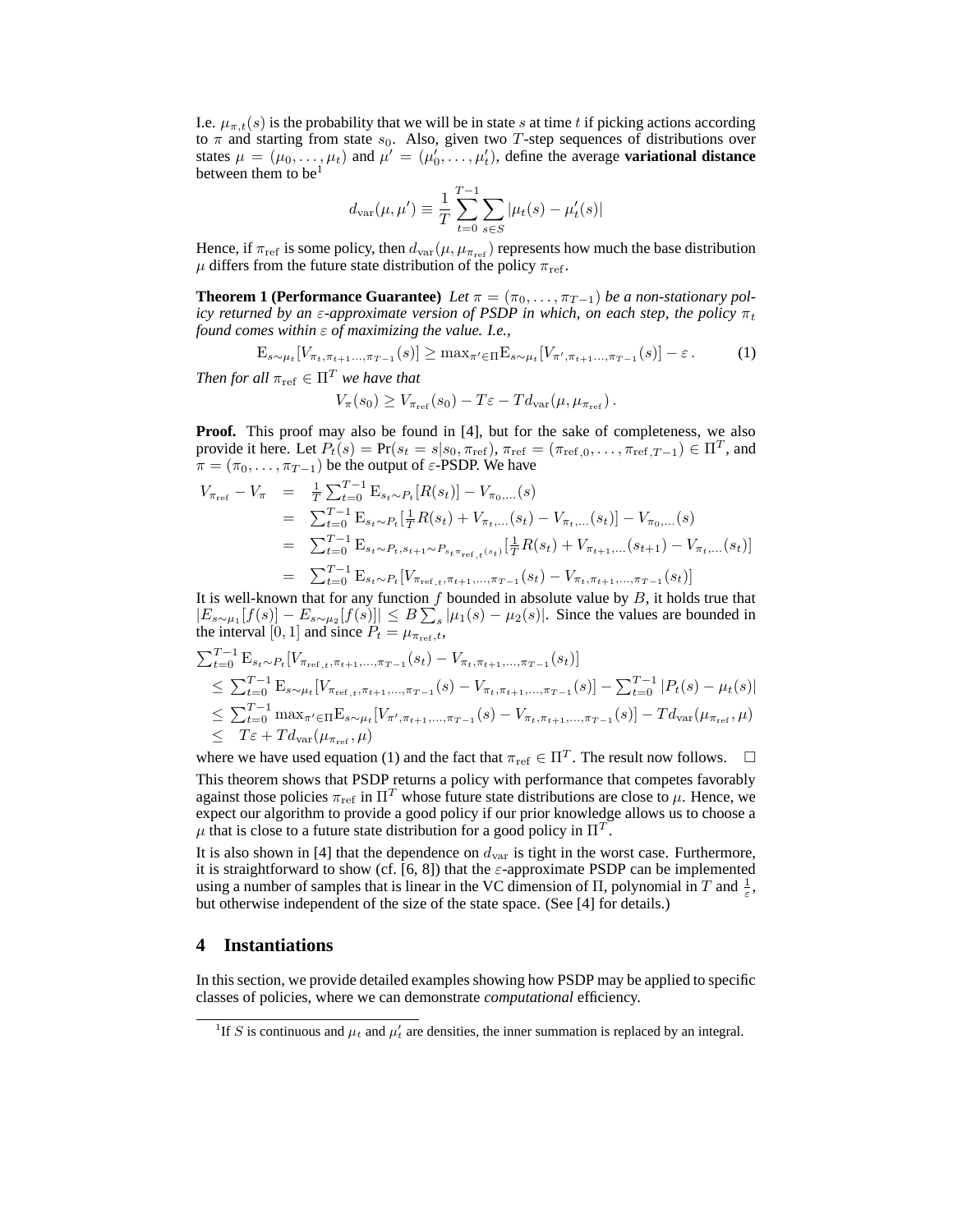#### **4.1 Discrete observation POMDPs**

Finding memoryless policies for POMDPs represents a difficult and important problem. Further, it is known that the best memoryless, stochastic, stationary policy can perform better by an arbitrarily large amount than the best memoryless, deterministic policy. This is frequently given as a reason for using stochastic policies. However, as we shortly show, there is no advantage to using stochastic (rather than deterministic) policies, when we are searching for non-stationary policies.

Four natural classes of memoryless policies to consider are as follows: stationary deterministic (*SD*), stationary stochastic (*SS*), non-stationary deterministic (*ND*) and non-stationary stochastic (*NS*). Let the operator opt return the value of the optimal policy in a class. The following specifies the relations among these classes.

**Proposition 1 (Policy ordering)** *For any finite-state, finite-action POMDP,*  $opt(SD) \le opt(SS) \le opt(ND) = opt(NS)$ 

We now sketch a proof of this result. To see that  $opt(ND) = opt(NS)$ , let  $\mu_{NS}$  be the future distribution of an optimal policy  $\pi_{NS} \in NS$ . Consider running PSDP with base distribution  $\mu_{NS}$ . After each update, the resulting policy  $(\pi_{NS,0}, \pi_{NS,1}, \dots, \pi_t, \dots, \pi_T)$  must be at least as good as π*NS*. Essentially, we can consider PSDP as sweeping through each timestep and modifying the stochastic policy to be deterministic, while never decreasing performance. A similar argument shows that  $opt(SS) \leq opt(ND)$  while a simple example POMDP in the next section demonstrates this inequality can be strict.

The potentially superior performance of non-stationary policies contrasted with stationary stochastic ones provides further justification for their use. Furthermore, the last inequality suggests that only considering deterministic policies is sufficient in the non-stationary regime.

Unfortunately, one can show that it is NP-hard to exactly or approximately find the best policy in any of these classes (this was shown for *SD* in [7]). While many search heuristics have been proposed, we now show PSDP offers a viable, computationally tractable, alternative for finding a good policy for POMDPs, one which offers performance guarantees in the form of Theorem 1.

**Proposition 2 (PSDP complexity)** *For any POMDP, exact PSDP* ( $\varepsilon = 0$ ) *runs in time polynomial in the size of the state and observation spaces and in the horizon time* T*.*

Under PSDP, the policy update is as follows:

$$
\pi_t(o) = \arg \max_a \mathcal{E}_{s \sim \mu_t}[p(o|s) V_{a, \pi_{t+1} \dots, \pi_{T-1}}(s)], \tag{2}
$$

where  $p(o|s)$  is the observation probabilities of the POMDP and the policy sequence  $(a, \pi_{t+1}, \ldots, \pi_{T-1})$  always begins by taking action a. It is clear that given the policies from time  $t + 1$  onwards,  $V_{a, \pi_{t+1} \dots, \pi_{T-1}}(s)$  can be efficiently computed and thus the update 2 can be performed in polynomial time in the relevant quantities. Intuitively, the distribution  $\mu$  specifies here how to trade-off the benefits of different underlying state-action pairs that share an observation. Ideally, it is the distribution provided by an optimal policy for *ND* that optimally specifies this tradeoff.

This result does not contradict the NP-hardness results, because it requires that a good baseline distribution  $\mu$  be provided to the algorithm. However, if  $\mu$  is the future state distribution of the optimal policy in *ND*, then PSDP returns an optimal policy for this class in polynomial time.

Furthermore, if the state space is prohibitively large to perform the exact update in equation 2, then Monte Carlo integration may be used to evaluate the expectation over the state space. This leads to an  $\varepsilon$ -approximate version of PSDP, where one can obtain an algorithm with *no dependence* on the size of the state space and a polynomial dependence on the number of observations, T, and  $\frac{1}{\varepsilon}$  (see discussion in [4]).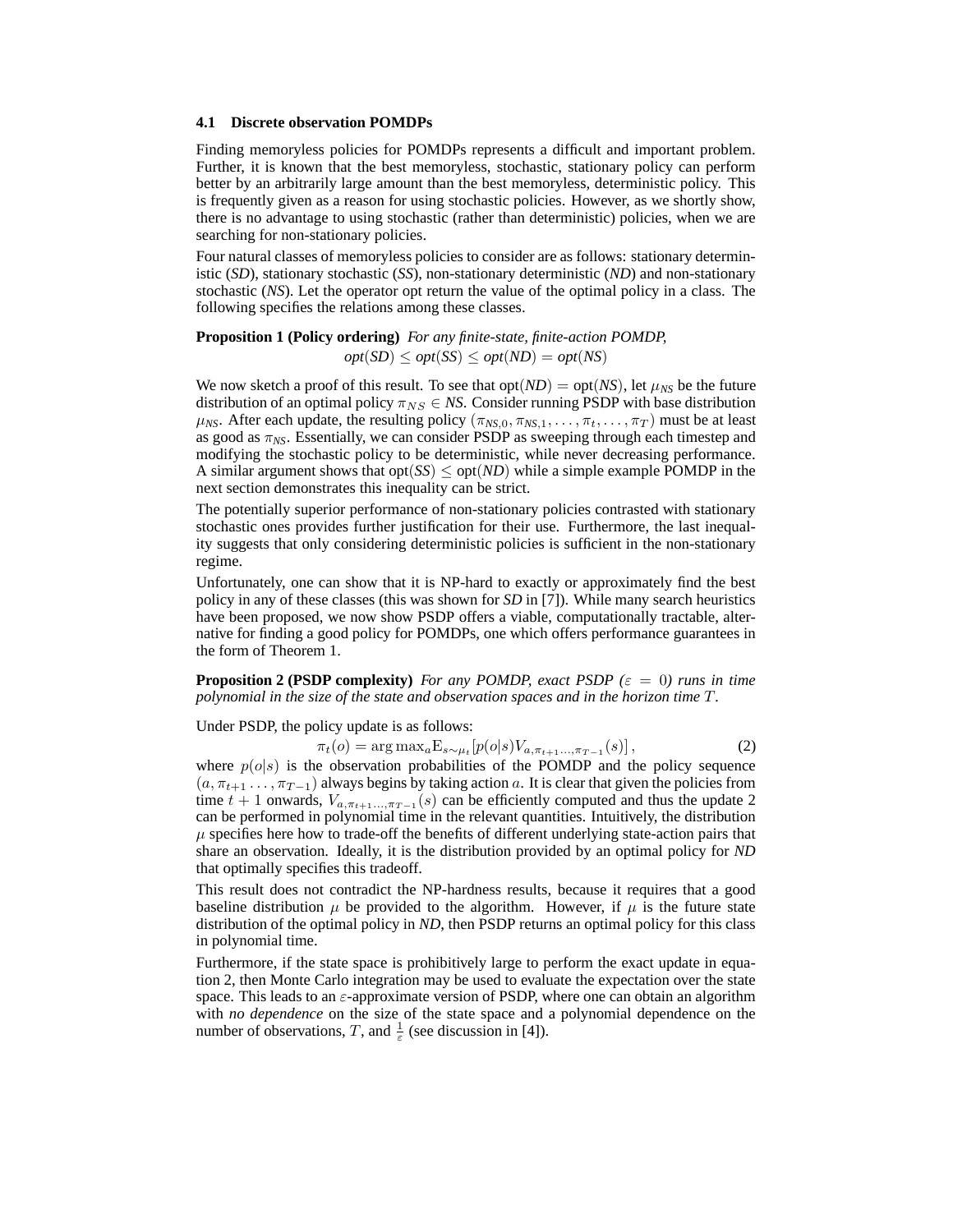#### **4.2 Action-value approximation**

PSDP can also be efficiently implemented if it is possible to efficiently find an approximate action-value function  $\tilde{V}_{a,\pi_{t+1}...,\pi_{T-1}}(s)$ , i.e., if at each timestep

 $\epsilon \geq E_{s \sim \mu_t}[\max_{a \in A} |\tilde{V}_{a, \pi_{t+1} \dots, \pi_{T-1}}(s) - V_{a, \pi_{t+1} \dots, \pi_{T-1}}(s)|].$ 

(Recall that the policy sequence  $(a, \pi_{t+1} \ldots, \pi_{T-1})$  always begins by taking action a.) If the policy  $\pi_t$  is greedy with respect to the action value  $\tilde{V}_{a,\pi_{t+1}...,\pi_{T-1}}(s)$  then it follows immediately from Theorem 1 that our policy value differs from the optimal one by  $2T\epsilon$  plus the  $\mu$  dependent variational penalty term. It is important to note that this error is phrased in terms of an average error over state-space, as opposed to the worst case errors over the state space that are more standard in RL. We can intuitively grasp this by observing that value iteration style algorithms may amplify any small error in the value function by pushing more probability mass through where these errors are. PSDP, however, as it does not use value function backups, cannot make this same error; the use of the computed policies in the future keeps it honest. There are numerous efficient regression algorithms that can minimize this, or approximations to it.

## **4.3 Linear policy MDPs**

We now examine in detail a particular policy search example in which we have a twoaction MDP, and a linear policy class is used. This case is interesting because, if the term  $\mathrm{E}_{s\sim\mu_t}[V_{\pi,\pi_{t+1},...,\pi_{T-1}}(s)]$  (from the maximization step in the algorithm) can be nearly maximized by some linear policy  $\pi$ , then a good approximation to  $\pi$  can be found.

Let  $A = \{a_1, a_2\}$ , and  $\Pi = \{\pi_\theta(s) : \theta \in \mathbb{R}^n\}$ , where  $\pi_\theta(s) = a_1$  if  $\theta^T \phi(s) \geq 0$ , and  $\pi_{\theta}(s) = a_2$  otherwise. Here,  $\phi(s) \in \mathbb{R}^n$  is a vector of features of the state s. Consider the maximization step in the PSDP algorithm. Letting  $1\{\cdot\}$  be the indicator function  $(1\{\text{True}\} = 1, 1\{\text{False}\} = 0)$ , we have the following algorithm for performing the maximization:

**Algorithm 2 (Linear maximization)** *Given* m1 *and* m2*:*

*for*  $i = 1$  *to*  $m_1$  $Sample \ s^{(i)} \sim \mu_t.$ *Use*  $m_2$  *Monte* Carlo samples to estimate  $V_{a_1, \pi_{t+1}, \dots, \pi_{T-1}}(s^{(i)})$  and  $V_{a_2, \pi_{t+1}, \dots, \pi_{T-1}}(s^{(i)})$ . Call the resulting estimates  $q_1$  and  $q_2$ . *Let*  $y^{(i)} = 1\{q_1 > q_2\}$ , and  $w^{(i)} = |q_1 - q_2|$ . *Find*  $\theta = \arg \min_{\theta} \sum_{i=1}^{m_1} w^{(i)} 1 \{ 1 \{ \theta^T \phi(s^{(i)}) \ge 0 \} \neq y^{(i)} \}.$ *Output*  $\pi_{\theta}$ *.* 

Intuitively, the algorithm does the following: It samples  $m_1$  states  $s^{(1)}, \ldots, s^{(m_1)}$  from the distribution  $\mu_t$ . Using  $m_2$  Monte Carlo samples, it determines if action  $a_1$  or action  $a_2$  is preferable from that state, and creates a "label"  $y^{(i)}$  for that state accordingly. Finally, it tries to find a linear decision boundary separating the states from which  $a_1$  is better from the states from which  $a_2$  is better. Further, the "importance" or "weight"  $w^{(i)}$  assigned to  $s^{(i)}$  is proportional to the difference in the values of the two actions from that state.

The final maximization step can be approximated via a call to any standard supervised learning algorithm that tries to find linear decision boundaries, such as a support vector machine or logistic regression. In some of our experiments, we use a weighted logistic regression to perform this maximization. However, using linear programming, it is possible to approximate this maximization. Let

$$
T(\theta) = \sum_{i=1}^{m_1} w^{(i)} 1 \{ 1 \{ \theta^T \phi(s^{(i)}) \ge 0 \} \neq y^{(i)} \}
$$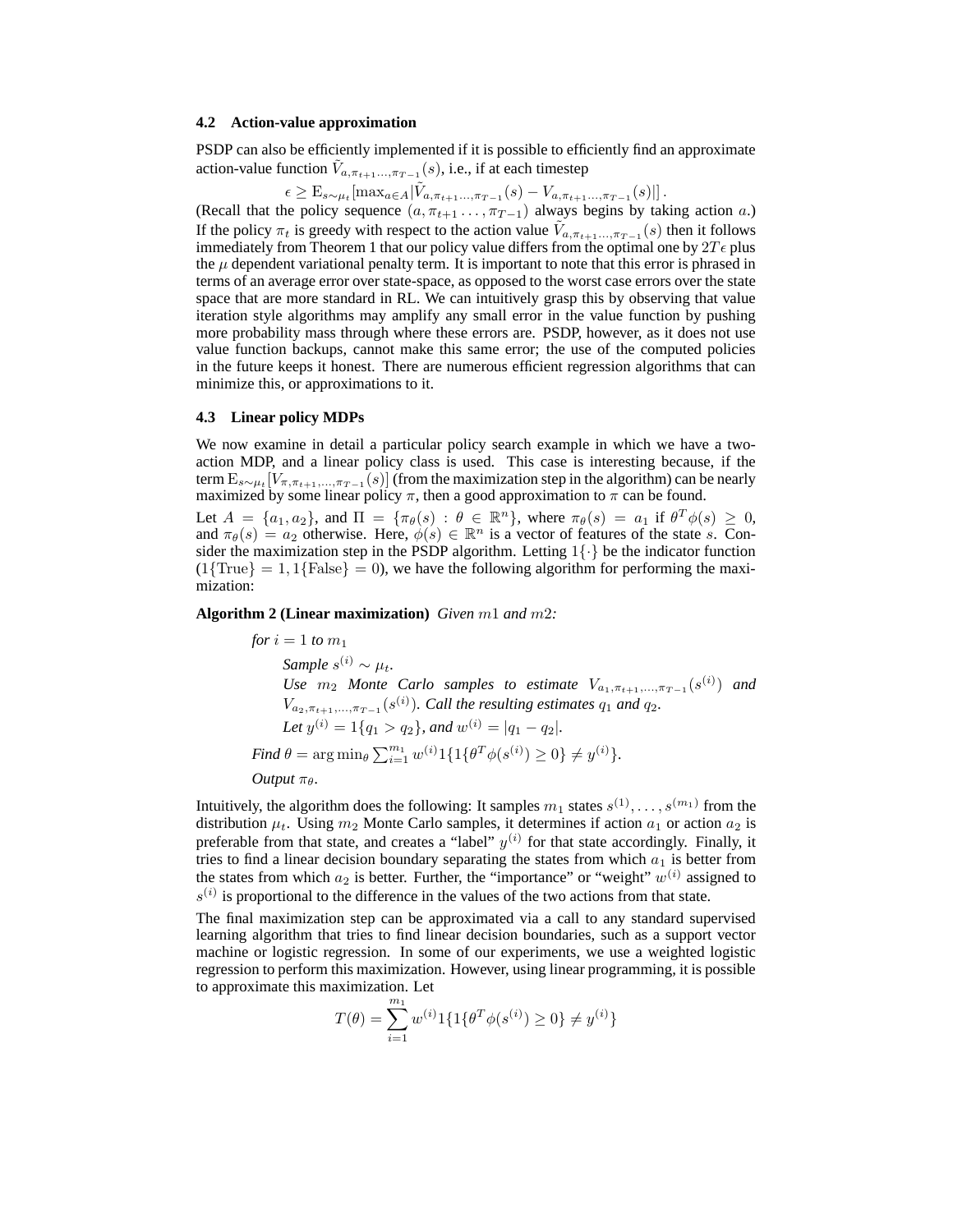

Figure 1: Illustrations of mazes: (a) Hallway (b) McCallum's Maze (c) Sutton's Maze

be the objective in the minimization. If there is a value of  $\theta$  that can satisfies  $T(\theta) = 0$ , then it can be found via linear programming. Specifically, for each value of  $i$ , we let there be a constraint

$$
\begin{cases} \theta^T \phi(s^{(i)}) > \kappa & \text{if } y^{(i)} = 1\\ \theta^T \phi(s^{(i)}) < -\kappa & \text{otherwise} \end{cases}
$$

otherwise, where  $\kappa$  is any small positive constant. In the case in which these constraints cannot be simultaneously satisfied, it is NP-hard to find  $\arg \min_{\theta} T(\theta)$ . [1] However, the optimal value can be approximated. Specifically, if  $\theta^* = \arg \min_{\theta} T(\theta)$ , then [1] presents a polynomial time algorithm that finds  $\theta$  so that

$$
T(\theta) \le (n+1)T(\theta^*).
$$

Here, n is the dimension of  $\theta$ . Therefore, if there is a linear policy that does well, we also find a policy that does well. (Conversely, if there is no linear policy that does well—i.e., if  $T(\theta^*)$  above were large—then the bound would be very loose; however, in this setting there is no good linear policy, and hence we arguably should not be using a linear policy anyway or should consider adding more features.)

# **5 Experiments**

The experiments below demonstrate each of the instantiations described previously.

## **5.1 POMDP gridworld example**

Here we apply PSDP to some simple maze POMDPs (Figure (5.1) to demonstrate its performance. In each the robot can move in any of the 4 cardinal direction. Except in (5.1c), the observation at each grid-cell is simply the directions in which the robot can freely move. The goal in each is to reach the circled grid cell in the minimum total number of steps from each starting cell.

First we consider the hallway maze in Figure (5.1a). The robot here is confounded by all the middle states appearing the same, and the optimal stochastic policy must take time at least quadratic in the length of the hallway to ensure it gets to the goal from both sides. PSDP deduces a non-stationary deterministic policy with much better performance: first clear the left half maze by always traveling right and then the right half maze by always traveling left.

McCallum's maze (Figure 5.1b) is discussed in the literature as admitting no satisficing determinisitic reactive policy. When one allows non-stationary policies, however, solutions do exist: PSDP provides a policy with 55 total steps to goal. In our final benchmark, Sutton's maze (Figure 5.1c), the observations are determined by the openness of all eight connected directions.

Below we summarize the total number of steps to goal of our algorithm as compared with optimality for two classes of policy. Column 1 denotes PSDP performance using a uniform baseline distribution. The next column lists the performance of iterating PSDP, starting initially with a uniform baseline  $\mu$  and then computing with a new baseline  $\mu'$  based on the previously constructed policy. <sup>2</sup> Column 3 corresponds to optimal stationary deterministic

<sup>&</sup>lt;sup>2</sup>It can be shown that this procedure of refining  $\mu$  based on previous learned policies will never decrease performance.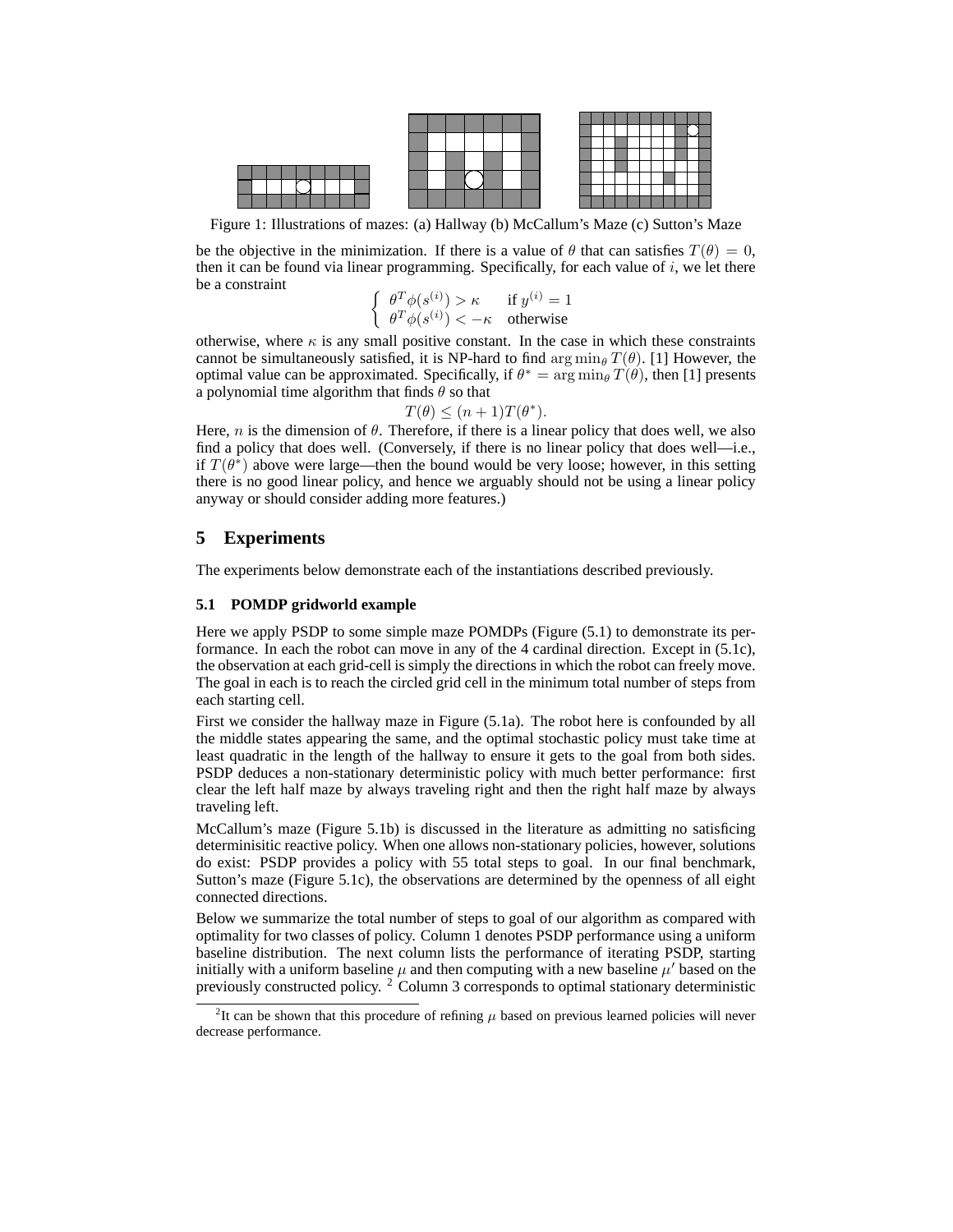|          | $\mu$ uniform | $\mu$ iterated | Optimal SD | Optimal |
|----------|---------------|----------------|------------|---------|
| Hallway  |               |                |            |         |
| McCallum |               | 48             | $\infty$   |         |
| Sutton   |               | 1 ^            |            |         |

policy while the final column gives the best theoretically achievable performance given arbitrary memory. It is worthwhile to note that the PSDP computations are very fast in all of these problems, taking well under a second in an interpreted language.

## **5.2 Robot walking**

Our work is related in spirit to Atkeson and Morimoto [2], which describes a differential dynamic programming (DDP) algorithm that learns quadratic value functions along trajectories. These trajectories, which serve as an analog of our  $\mu$  distribution, are then refined using the resulting policies. A central difference is their use of the value function backups as opposed to policy backups. In tackling the control problem presented in [2] we demonstrate ways in which PSDP extends that work.

[2] considers a planar biped robot that walks along a bar. The robot has two legs and a motor that applies torque where they meet. As the robot lacks knees, it walks by essentially brachiating (upside-down); a simple mechanism grabs the bar as a foot swings into position. The robot (excluding the position horizontally along the bar) can be described in a 5 dimensional state space using angles and angular velocities from the foot grasping the bar. The control variable that needs to be determined is the hip-torque.

In [2], significant manual "cost-function engineering" or "shaping" of the rewards was used to achieve walking at fixed speed. Much of this is due to the limitations of differential dynamic programming in which cost functions must always be locally quadratic. This rules out natural cost functions that directly penalize, for example, falling. As this limitation does not apply to our algorithm, we used a cost function that rewards the robot for each timestep it remains upright. In addition, we penalize quadratically deviation from the nominal horizontal velocity of 0.4 m/s and control effort applied.

Samples of  $\mu$  are generated in the same way [2] generates initial trajectories, using a parametric policy search. For our policy we approximated the action-value function with a locally-weighted linear regression. PSDP's policy significantly improves performance over the parametric policy search; while both keep the robot walking we note that PSDP incurs 31% less cost per step.

DDP makes strong, perhaps unrealistic assumptions about the observability of state variables. PSDP, in contrast, can learn policies with limited observability. By hiding state variables from the algorithm, this control problem demonstrates PSDP's leveraging of nonstationarity and ability to cope with partial observability. PSDP can make the robot walk without *any* observations; open loop control is sufficient to propel the robot, albeit at a significant reduction in performance and robustness. In Figure (5.2) we see the signal generated by the learned open-loop controller. This complex torque signal would be identical for arbitrary initial conditions— modulo sign-reversals, as the applied torque at the hip is inverted from the control signal whenever the stance foot is switched.

#### **5.3 Double-pole balancing**

Our third problem, double pole balancing, is similar to the standard inverted pendulum problem, except that two unactuated poles, rather than a single one, are attached to the cart, and it is our task to simultaneously keep both of them balanced. This makes the task significantly harder than the standard single pole problem.

Using the simulator provided by [3], we implemented PSDP for this problem. The state variables were the cart position x; cart velocity  $\dot{x}$ ; the two poles' angles  $\phi_1$  and  $\phi_2$ ; and the poles' angular velocities  $\dot{\phi}_1$  and  $\dot{\phi}_2$ . The two actions are to accelerate left